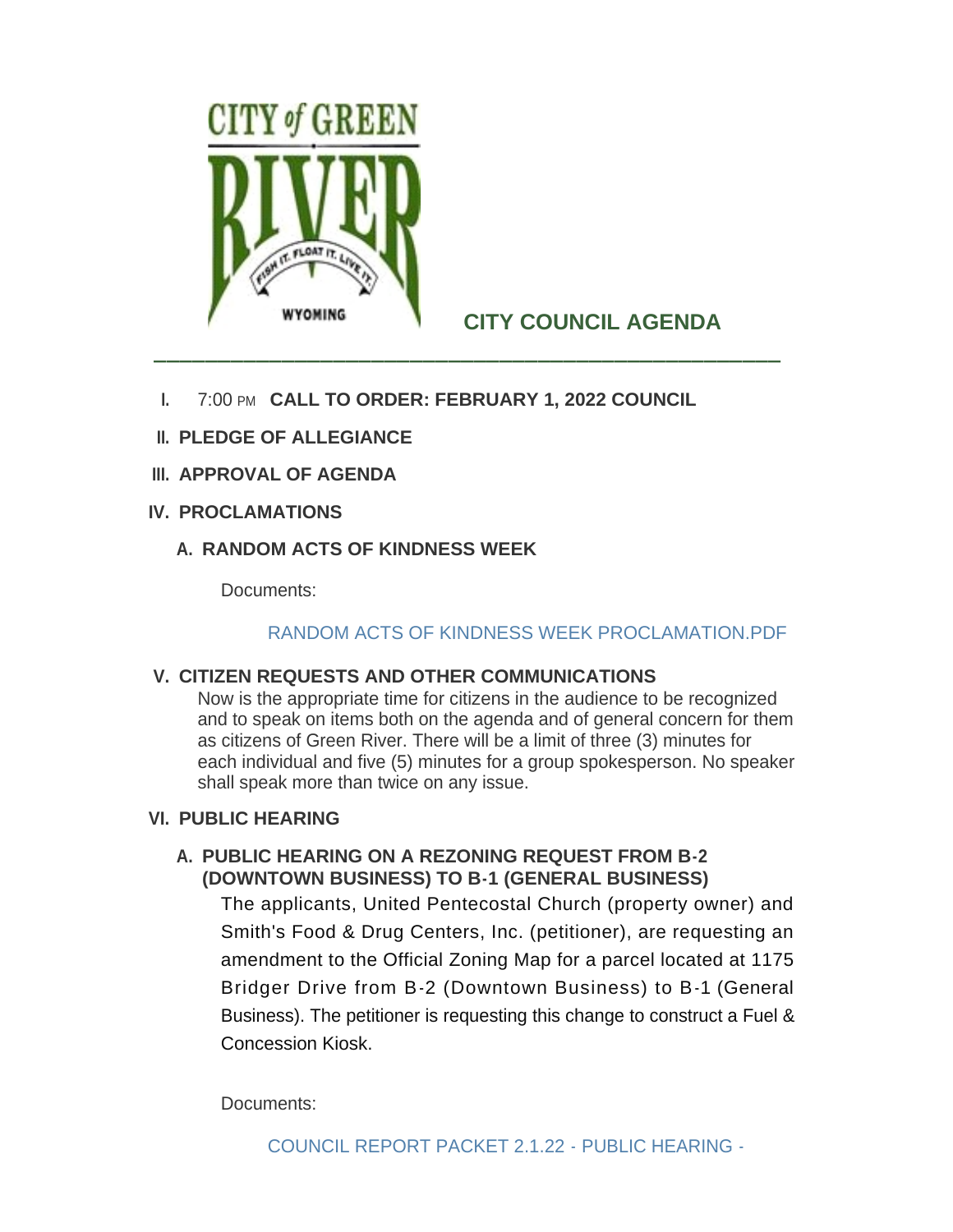#### ZC.PDF

#### **BOARD AND COMMITTEE APPOINTMENTS VII.**

### A. APPOINTMENT OF WENDY BARTLETT TO THE GREEN RIVER **TREE BOARD**

Wendy Bartlett has volunteered to serve on the Green River Tree Board. Wendy currently, serves as Board President for the United Way of Southwest Wyoming. She was born and raised in Green River and would love to help serve the community.

**Suggested Motion:** I move to confirm the Mayor's appointment of Wendy Bartlett to the Green River Tree Board for a three (3) year term beginning February 1, 2022 and expiring February 1, 2025.

Documents:

#### WENDY BARTLETT APPOINTMENT TO THE GREEN RIVER TREE BOARD 2-1.PDF

#### **ORDINANCES VIII.**

#### **CONSIDERATION ON FIRST READING AN ORDINANCE TO A. REZONE PROPERTY FROM B-2 TO B-1**

The applicants, United Pentecostal Church (property owner) and Smith's Food and Drug Centers, Inc. (petitioner) are requesting an amendment to the Official Zoning Map for a parcel located at 1175 Bridger Driver from B-2 (Downtown Business) to B-1 (General Business). The petitioner is requesting this change to construct a Fuel & Concession Kiosk. On January 12, 2022 the Planning & Zoning Commission considered this request at a public hearing and voted unanimously to recommend approval of the petition to rezone the property from B-2 (Downtown Business) to B-1 (General Business).

**Suggested Motion:** I move to approve on first reading an Ordinance to amend the Official Zoning Map of the City of Green River, to rezone property located at 1175 Bridger Drive from B-2 (Downtown Business) to B-1 (General Business).

Documents:

[COUNCIL REPORT PACKET 2.1.22 - 1ST READING](http://cityofgreenriver.org/AgendaCenter/ViewFile/Item/7908?fileID=48058)  ORDINANCE - ZC.PDF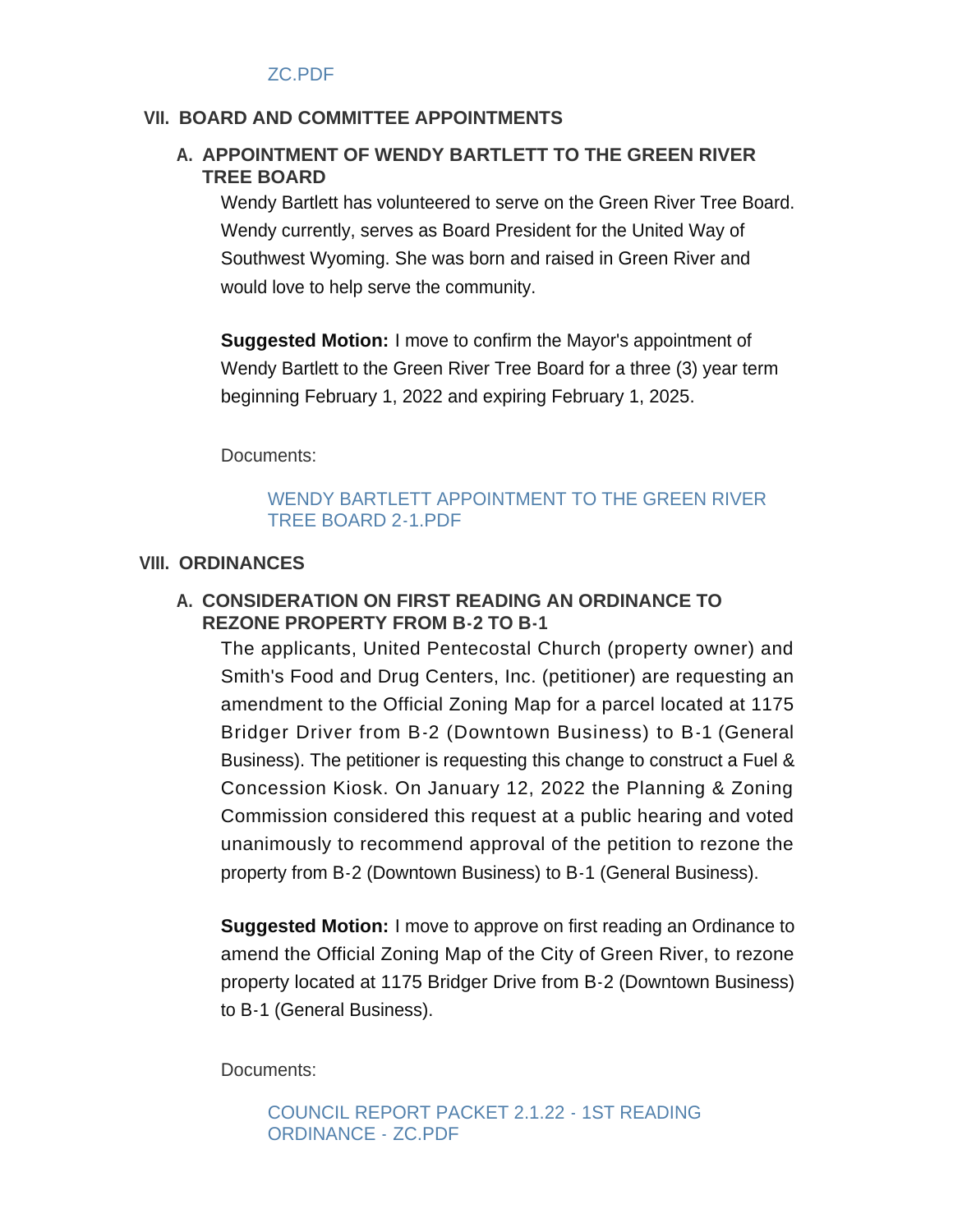### **IX. COUNCIL ACTION ITEMS**

# **CONSIDERATION OF A SOFTWARE AGREEMENT WITH A. CONVERGEONE TO PROVIDE MANAGED NETWORK SERVICES FOR THE CITY**

During the last 18 months the City has struggled to find and maintain a network analysist for the City. The largest factor we are dealing with is being able to attract and pay someone with the needed qualifications. This contract will have ConvergeOne manage the City's network remotely. We will still need to have employees to manage day to day and local physicals tasks.

**Suggested Motion:** I move to approve the agreement with ConvergeOne for managed support services and authorize the Mayor to sign the agreement, pending approval by legal counsel.

Documents:

# [CONVERGEONE DOCUMENTS.PDF](http://cityofgreenriver.org/AgendaCenter/ViewFile/Item/7918?fileID=48095)

# **CONSIDERATION TO AUTHORIZE THE SUBMISSION OF A B. WYOMING STATE FIRE PREVENTION AND ELECTRICAL SAFETY ELECTRICAL CONTRACTOR LICENSE APPLICATION TO THE STATE OF WYOMING**

In November, one of our employees obtained a Master Electrician License with the State of Wyoming. With the license, it allows the City to file for an Electrical Contractor License with the State in order to perform electrical maintenance within the City buildings.

**Suggested Motion:** I move to authorize the Mayor to apply for a Wyoming Electrical Contractors License, maintain the aspects of the License, renew said application at the annual renewal period, and to direct the City Administrator to employ A Master Electrician of Record with the City as long as the Wyoming Electrical Contractor's license is active.

Documents:

[ELECTRICAL CONTRACTOR LICENSE APPLICATION](http://cityofgreenriver.org/AgendaCenter/ViewFile/Item/7923?fileID=48100)  DOCUMENTS.PDF

# **CONSENT AGENDA X.**

**ISSUANCE OF A CATERING PERMIT TO CHINA GARDEN INC. A.**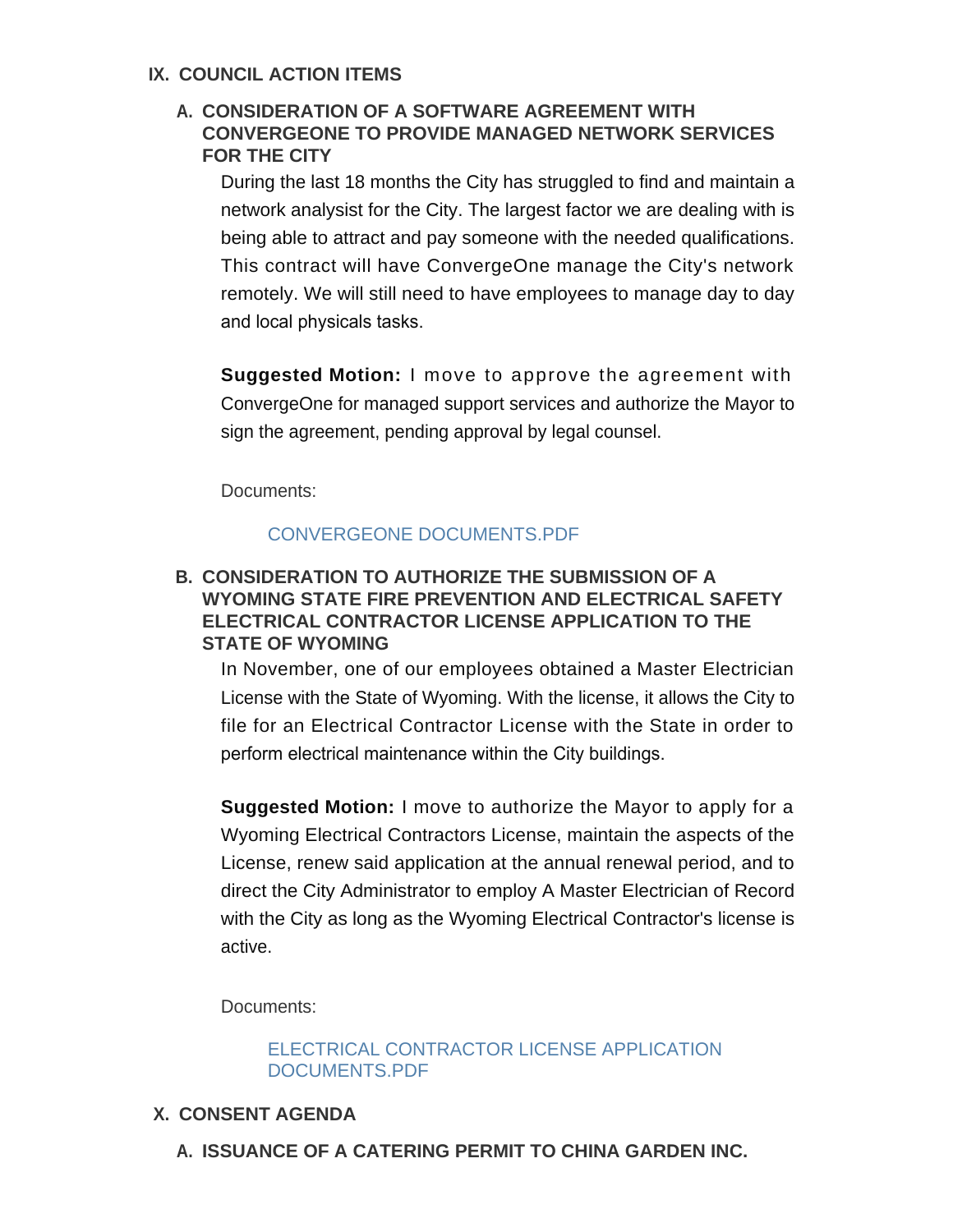**Suggested Motion:** I move to approve the issuance of a catering permit to China Garden Inc., to cater alcoholic beverages at the Green River Chapter of Duck's Unlimited Banquet on Saturday, February 26, 2022, from 3 pm until 11 pm, at the Island Pavilion.

Documents:

### [CATERING PERMIT DOCUMENTS.PDF](http://cityofgreenriver.org/AgendaCenter/ViewFile/Item/7916?fileID=48061)

# **ACCEPTANCE BY CITY CLERK OF PUBLIC OFFICIALS B. DISCLOSURE**

**Suggested Motion:** I move for the City Clerk to accept the Public Officials Disclosure Forms as submitted.

Documents:

### AGENDA - PUBLIC OFFICIALS DISCLOSURE PDF

# **APPROVAL OF A SOFTWARE AGREEMENT WITH LOGMEIN TO C. MANAGE CITY OVERSIGHT DATA FOR THE IT DEPARTMENT Suggested Motion:** I move to approve the agreement with LogMeIn for services to help manage the IT data for \$72 per user per year, pending legal approval.

Documents:

# [LOGMEIN DOCUMENTS.PDF](http://cityofgreenriver.org/AgendaCenter/ViewFile/Item/7909?fileID=48056)

# **APPROVAL OF A MAINTENANCE AGREEMENT WITH FIDELIS D. POWER SOLUTIONS, LLC**

**Suggested Motion:** I move to approve the agreement with Fidelis Power Solutions, LLC for the maintenance of the battery backup systems for the City, in the amount of \$2,900, the Governing Body hereby finding that the commitment of Fidelis Power Solutions, LLC to provide the maintenance services specified for the term of years specified has been determined to constitute a significant benefit and advantage to the City and the public, in that such services are not readily or economically available to the City in the absence of an extended term contract, pending legal approval.

Documents: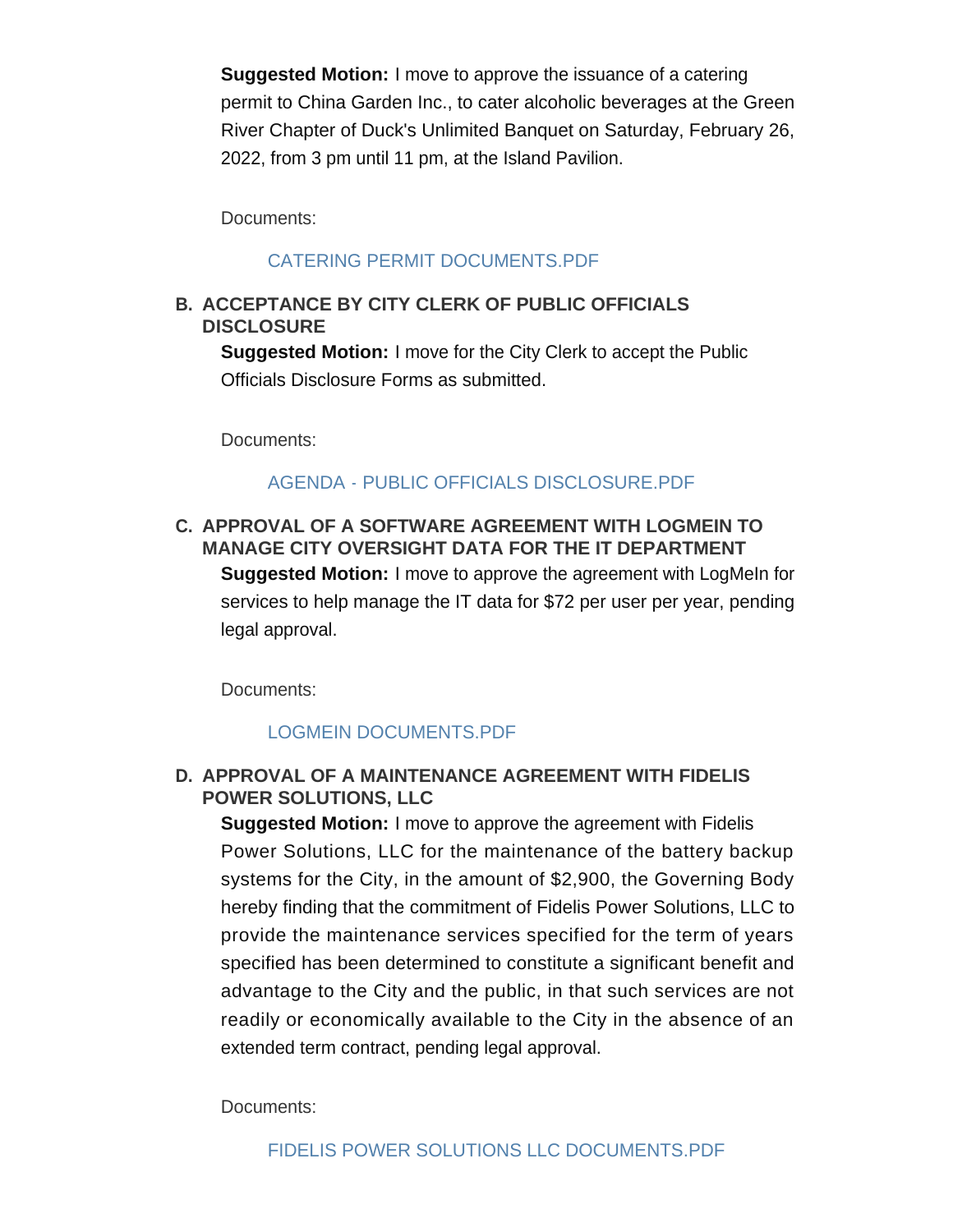# **APPROVAL OF A SOFTWARE AGREEMENT WITH ZOHO E. CORPORATION**

**Suggested Motion:** I move to approve the agreement with Zoho Corporation for services to help manage the IT data for \$1,195 per year, pending legal approval.

Documents:

# [ZOHO CORPORATION DOCUMENTS.PDF](http://cityofgreenriver.org/AgendaCenter/ViewFile/Item/7917?fileID=48082)

# **APPROVAL OF THE REQUEST FOR TWENTY-FOUR HOUR BAR F. OPENINGS FOR 2022**

**Suggested Motion:** I move to approve the special 24-hour bar openings requested by the Green River Liquor Association for March 19th for St. Patrick's Day, June 24th and 25th for Flaming Gorge Days, October 29th for Halloween and December 31st for New Year's Eve.

Documents:

### [24 HOUR BAR OPENINGS.PDF](http://cityofgreenriver.org/AgendaCenter/ViewFile/Item/7906?fileID=48060)

### **APPROVAL OF MINUTES FOR: G.**

**January 4, 2022 Workshop & Council G.i.**

Documents:

#### [JANUARY 4, 2022 COUNCIL MINUTRES SIGNATURES.PDF](http://cityofgreenriver.org/AgendaCenter/ViewFile/Item/7913?fileID=48052)

### **January 11, 2022 Workshop G.ii.**

Documents:

[JANUARY 11, 2022 WORKSHOP MINUTES](http://cityofgreenriver.org/AgendaCenter/ViewFile/Item/7914?fileID=48053)  SIGNATURES.PDF

### **January 18, 2022 Council G.iii.**

Documents:

#### [JANUARY 18, 2022 COUNCIL MINUTES SIGNATURES.PDF](http://cityofgreenriver.org/AgendaCenter/ViewFile/Item/7915?fileID=48054)

### **APPROVAL OF PAYMENT OF BILLS: H.**

**Prepaid Invoices - \$1,407.72 H.i.**

Documents: